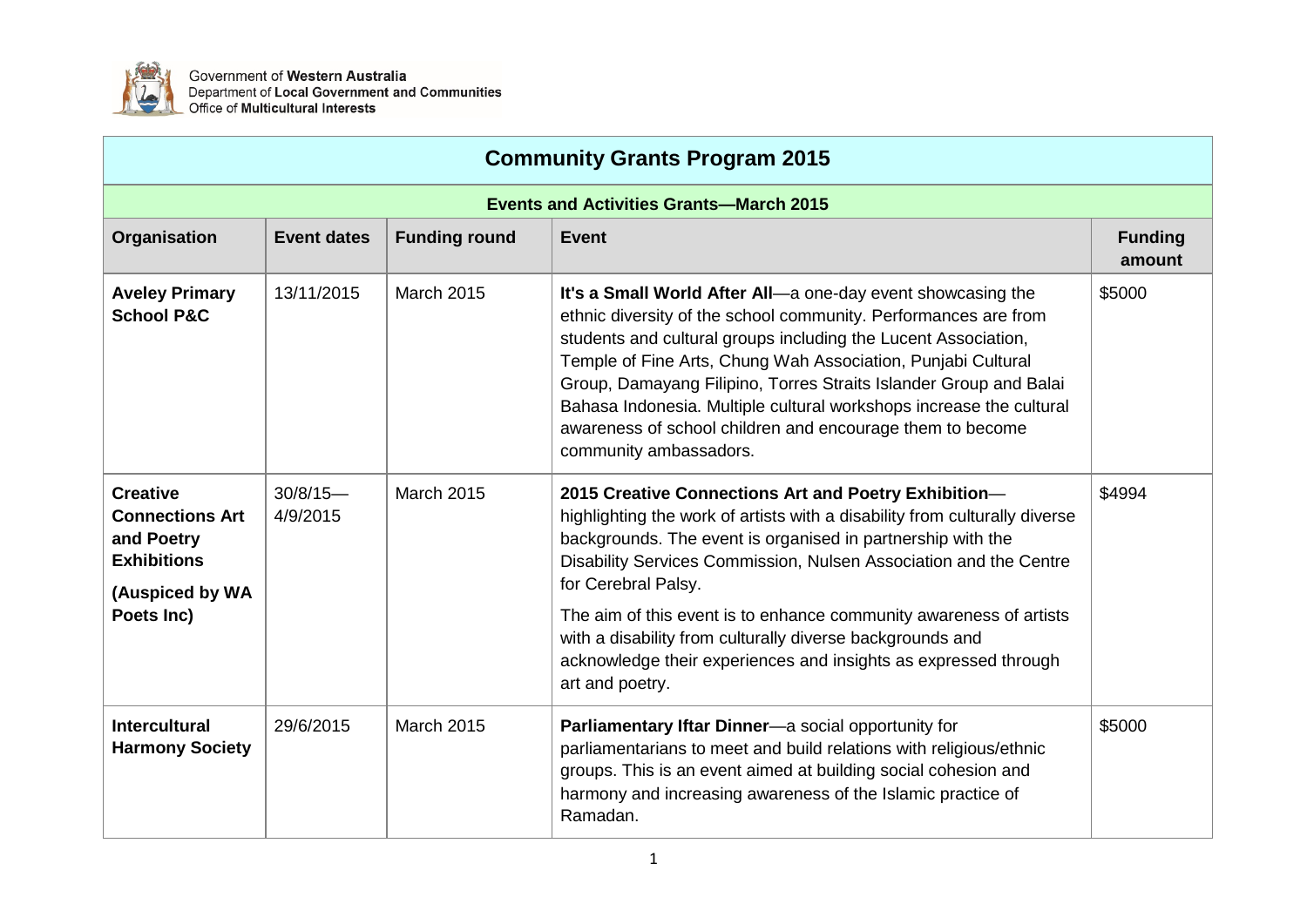| <b>Community Grants Program 2015</b>                                                                                                     |                           |                      |                                                                                                                                                                                                                                                                                                                                                                                                                                                                                                                                |                          |  |
|------------------------------------------------------------------------------------------------------------------------------------------|---------------------------|----------------------|--------------------------------------------------------------------------------------------------------------------------------------------------------------------------------------------------------------------------------------------------------------------------------------------------------------------------------------------------------------------------------------------------------------------------------------------------------------------------------------------------------------------------------|--------------------------|--|
| <b>Events and Activities Grants-March 2015</b>                                                                                           |                           |                      |                                                                                                                                                                                                                                                                                                                                                                                                                                                                                                                                |                          |  |
| Organisation                                                                                                                             | <b>Event dates</b>        | <b>Funding round</b> | <b>Event</b>                                                                                                                                                                                                                                                                                                                                                                                                                                                                                                                   | <b>Funding</b><br>amount |  |
| <b>Madi Community</b><br><b>Association of</b><br><b>WA Inc</b>                                                                          | 7/11/2015                 | <b>March 2015</b>    | Madi Community Celebration-a free one-day celebration of South<br>Sudanese and Madi culture. The event includes cultural food, dance<br>and songs performed by eight different community groups and a<br>children's choir, and an elders' story time to convey the culture and<br>history of the Madi people, and their journey and settlement in<br>Australia.                                                                                                                                                                | \$5000                   |  |
| Omega<br><b>Pentecostal</b><br><b>Church Inc</b><br>(METRO)                                                                              | 26/9/2015                 | <b>March 2015</b>    | African Dance Festival-a free one-day event at the Herb Graham<br>Recreation Centre, showcasing African cultural dress, food, cooking<br>demonstrations, music and dance performances. Forums will be<br>provided for discussion with elders to promote intergenerational<br>sharing.<br>Congolese, Rwandan, Burundian and other communities will take<br>part. The event is an opportunity to build intercultural understanding<br>within Western Australian society and support reconciliation among<br>African communities. | \$5000                   |  |
| <b>Polish Film</b><br><b>Festival</b><br>(Auspiced by<br><b>Polish Club</b><br><b>General W</b><br><b>Sikorski Western</b><br>Australia) | $3/7/2015$ -<br>11/7/2015 | March 2015           | Polish Film Festival-a five-day film festival showcasing the<br>diversity and vitality of Polish cinema. This is the first Polish Film<br>Festival staged in Western Australia and is organised by<br>experienced volunteers from the Polish community.<br>This event explores Polish culture and celebrates the<br>multiculturalism of Western Australia.                                                                                                                                                                     | \$5000                   |  |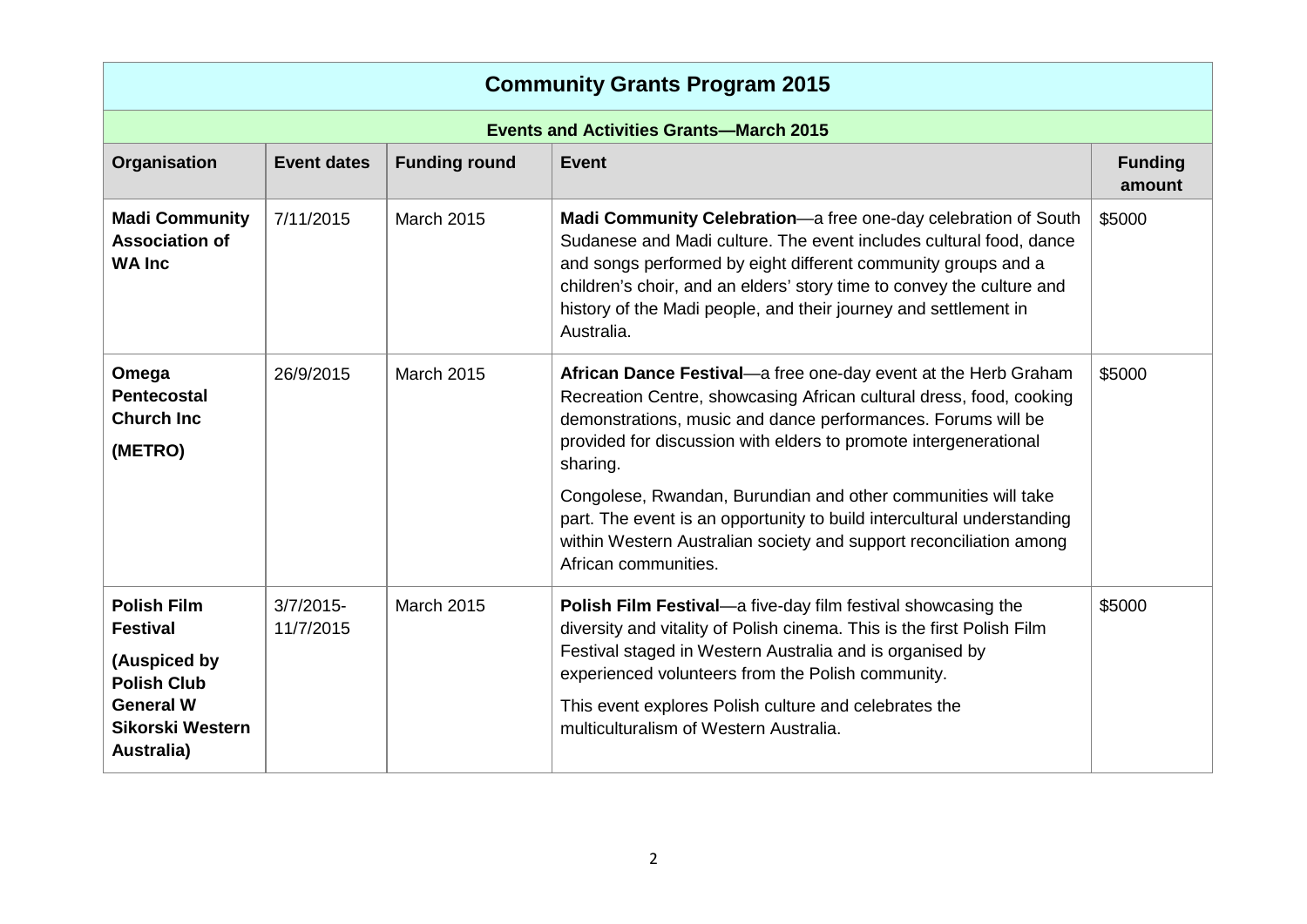| <b>Community Grants Program 2015</b>           |             |                      |                                                                                                                                                                                                                                                                                                                                       |                          |  |
|------------------------------------------------|-------------|----------------------|---------------------------------------------------------------------------------------------------------------------------------------------------------------------------------------------------------------------------------------------------------------------------------------------------------------------------------------|--------------------------|--|
| <b>Events and Activities Grants-March 2015</b> |             |                      |                                                                                                                                                                                                                                                                                                                                       |                          |  |
| <b>Organisation</b>                            | Event dates | <b>Funding round</b> | Event                                                                                                                                                                                                                                                                                                                                 | <b>Funding</b><br>amount |  |
| <b>WA AIDS Council</b>                         | 1/12/2015   | <b>March 2015</b>    | World AIDS Day—a one-day event celebrating cultural diversity and<br>promoting sexual health—particularly focusing on African youth. The<br>WA AIDS Council will partner with two CaLD youth organisations-<br>From Nothing to Something (FNTS) and Miss Africa Perth (MAP)-to<br>develop the culturally relevant and targeted event. | \$3800                   |  |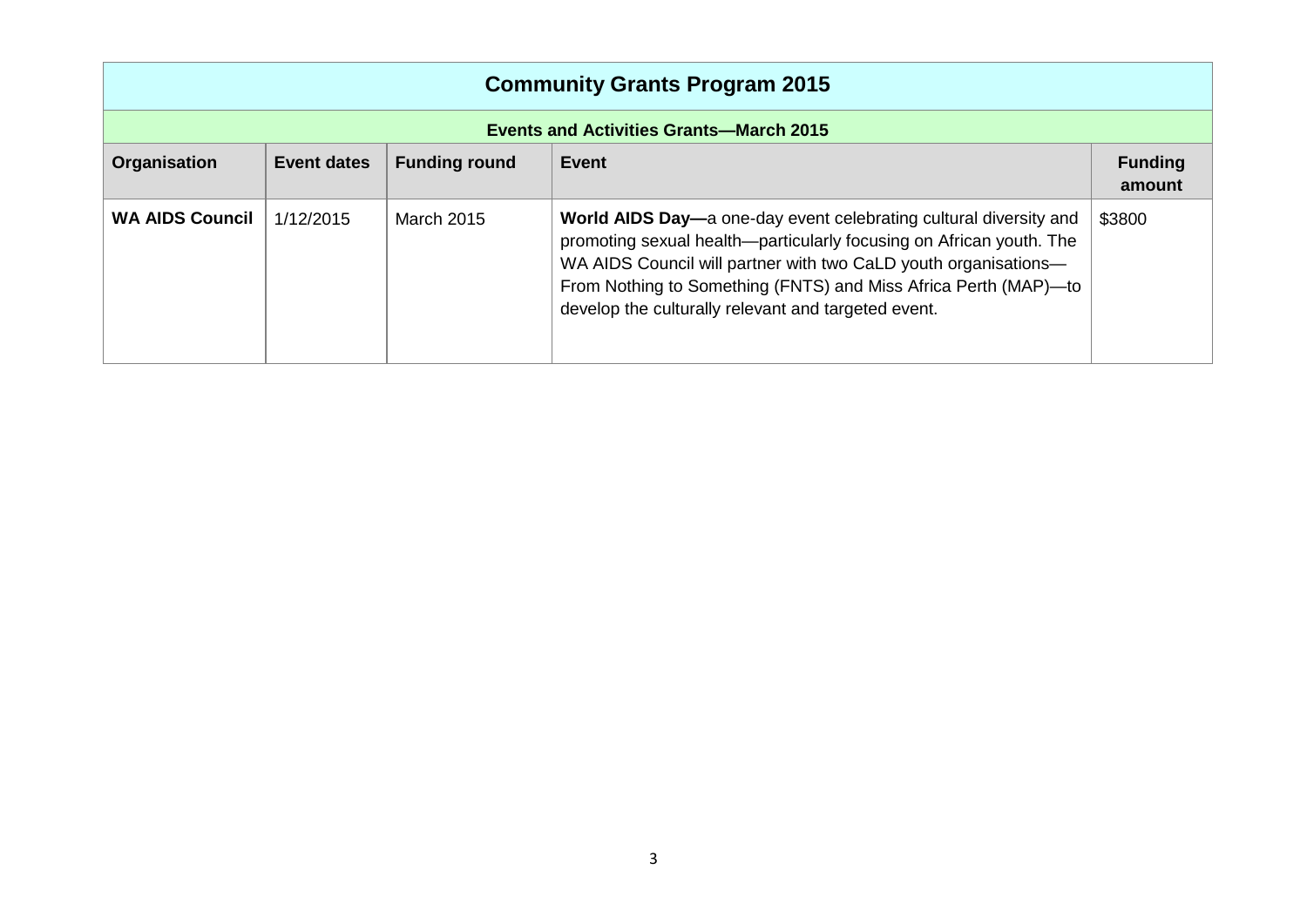| <b>Community Grants Program 2015</b>                                                                                                                                        |                                         |                         |                                                                                                                                                                                                                                                                                                                                                                                                                                                                                                                                      |                          |  |
|-----------------------------------------------------------------------------------------------------------------------------------------------------------------------------|-----------------------------------------|-------------------------|--------------------------------------------------------------------------------------------------------------------------------------------------------------------------------------------------------------------------------------------------------------------------------------------------------------------------------------------------------------------------------------------------------------------------------------------------------------------------------------------------------------------------------------|--------------------------|--|
|                                                                                                                                                                             | <b>Small Projects Grants-March 2015</b> |                         |                                                                                                                                                                                                                                                                                                                                                                                                                                                                                                                                      |                          |  |
| Organisation                                                                                                                                                                | <b>Project dates</b>                    | <b>Funding</b><br>round | <b>Small Project</b>                                                                                                                                                                                                                                                                                                                                                                                                                                                                                                                 | <b>Funding</b><br>amount |  |
| African<br><b>Community</b><br>Home and<br><b>Community</b><br>Care (HACC)<br><b>WA Inc</b><br>(auspiced by<br>Metropolitan<br><b>Migrant</b><br><b>Resource</b><br>Centre) | $6/7/2015 -$<br>30/12/2015              | <b>March 2015</b>       | Adult Day Centre-caters for African and other culturally diverse seniors<br>and their carers. The project delivers therapeutic social activities focusing<br>on overall mental and physical wellbeing. Activities are facilitated by<br>registered mental health nurses from African backgrounds who engage<br>with carers and families of participants.<br>The project aims to reduce isolation, address the causes of mental illness<br>in the elderly, encourage independence and link seniors with other<br>services.            | \$19,972                 |  |
| <b>African</b><br><b>Professionals</b><br>of Australia                                                                                                                      | $1/7/2015 -$<br>15/12/2015              | <b>March 2015</b>       | High School Mentorship and Activities Program-aims to assist<br>schools, teachers and students to engage with other cultures while<br>adapting to the Australian way of life. The initial program was delivered to<br>address issues of confidence among African students at risk of 'dropping<br>out' of school activities. The new program targets the broader culturally<br>diverse community.<br>This intervention program incorporates events, workshops and homework<br>class support run by mentors from various professions. | \$15,000                 |  |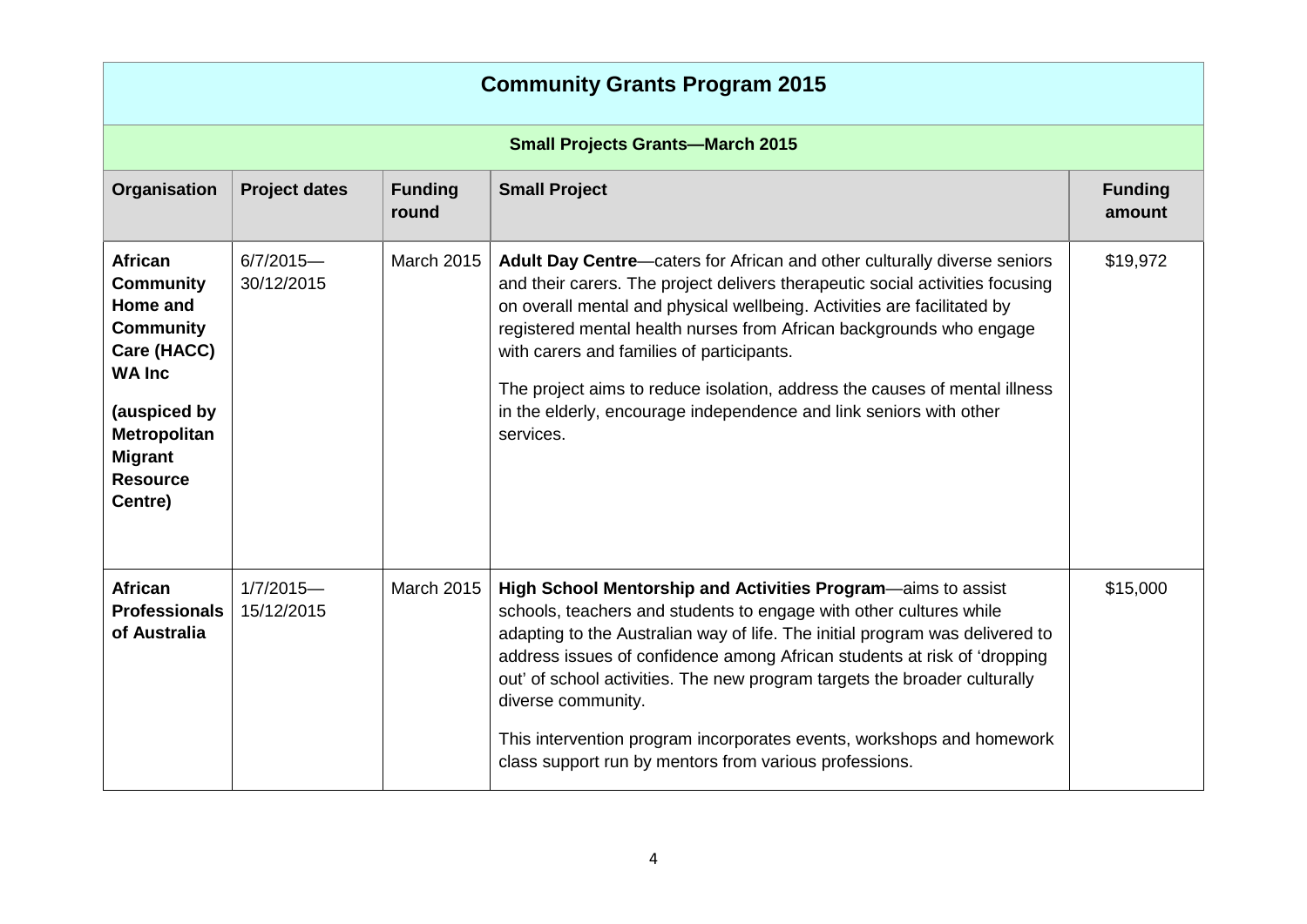| <b>Community Grants Program 2015</b>                                    |                                |                         |                                                                                                                                                                                                                                                                                                                                                                                                                                                 |                          |  |
|-------------------------------------------------------------------------|--------------------------------|-------------------------|-------------------------------------------------------------------------------------------------------------------------------------------------------------------------------------------------------------------------------------------------------------------------------------------------------------------------------------------------------------------------------------------------------------------------------------------------|--------------------------|--|
| <b>Small Projects Grants-March 2015</b>                                 |                                |                         |                                                                                                                                                                                                                                                                                                                                                                                                                                                 |                          |  |
| Organisation                                                            | <b>Project dates</b>           | <b>Funding</b><br>round | <b>Small Project</b>                                                                                                                                                                                                                                                                                                                                                                                                                            | <b>Funding</b><br>amount |  |
| <b>Australian</b><br><b>Red Cross</b><br><b>Society</b>                 | $1/7/2015$ —<br>30/6/2016      | <b>March 2015</b>       | In Search of Safety Community Education Program—an expansion<br>pilot of the original 'In Search of Safety' program that commenced in 2013.<br>The program addresses myths and stereotypes about refugees and<br>asylum seekers. The expanded program is separated into School<br>Programs (primary and secondary schools, years 7–12) and<br>Conversations in the Community. The program is expected to engage<br>more than 2400 participants. | \$19,920                 |  |
| <b>Ishar</b><br><b>Multicultural</b><br>Women's<br><b>Health Centre</b> | Commencing<br><b>July 2015</b> | <b>March 2015</b>       | Light of Hope—a 12-month education and social support program for<br>women over 55 years from culturally diverse backgrounds that bridges a<br>gap in service provision for older CaLD women. The project encourages<br>civic and community participation by women frequently isolated due to<br>lack of English and limited knowledge of community opportunities.                                                                              | \$20,000                 |  |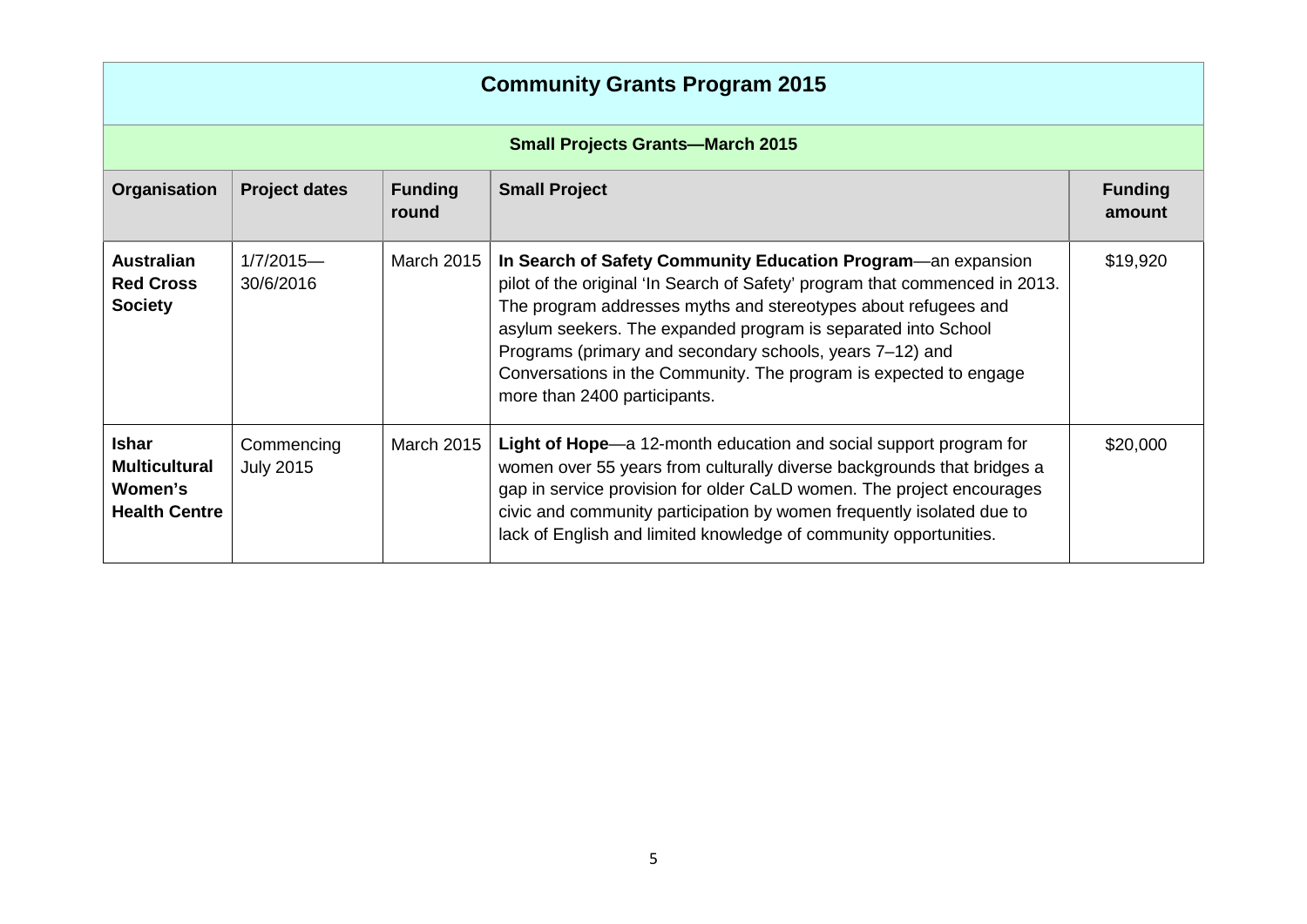| <b>Community Grants Program 2015</b>                                                                                                                                                             |                         |                         |                                                                                                                                                                                                                                                                                                                                                                                                                                                                                                                                                                                                                                                                                                             |                          |  |
|--------------------------------------------------------------------------------------------------------------------------------------------------------------------------------------------------|-------------------------|-------------------------|-------------------------------------------------------------------------------------------------------------------------------------------------------------------------------------------------------------------------------------------------------------------------------------------------------------------------------------------------------------------------------------------------------------------------------------------------------------------------------------------------------------------------------------------------------------------------------------------------------------------------------------------------------------------------------------------------------------|--------------------------|--|
| <b>Small Projects Grants-March 2015</b>                                                                                                                                                          |                         |                         |                                                                                                                                                                                                                                                                                                                                                                                                                                                                                                                                                                                                                                                                                                             |                          |  |
| Organisation                                                                                                                                                                                     | <b>Project dates</b>    | <b>Funding</b><br>round | <b>Small Project</b>                                                                                                                                                                                                                                                                                                                                                                                                                                                                                                                                                                                                                                                                                        | <b>Funding</b><br>amount |  |
| <b>Multicultural</b><br>Youth<br><b>Advisory</b><br><b>Network</b><br>(MYAN) WA<br>Youth<br>(Auspiced by<br><b>Youth Affairs</b><br><b>Council of</b><br>Western<br><b>Australia</b><br>(YACWA)) | 18/1/2016-<br>22/1/2016 | <b>March 2015</b>       | MYAN WA Youth Leadership Summit 2015-a five-day conference<br>bringing 50 delegates from regional and metropolitan areas together to<br>discuss issues affecting CaLD youth in WA. The summit will focus on<br>leadership skills, personal and professional development, self-care,<br>advocacy and civic participation.<br>The summit will include workshops and networking opportunities. On the<br>final day, participants will present their learnings and issues to State<br>politicians and key departmental officials. Following the summit, a report<br>will be published and a Facebook group will be created to encourage<br>continued networking, collaboration and support among the delegates. | \$17,200                 |  |
| <b>Netball WA</b>                                                                                                                                                                                | 20/5/2016               | <b>March 2015</b>       | Multicultural Netball 4 All Carnival-a one-day netball carnival for<br>schools and multicultural teams. As a popular sport, netball is a gateway<br>into 'Australian life'. Cultural diversity will also be celebrated through food<br>stalls and cultural activities. Netball WA will use its extensive network<br>through schools in culturally diverse areas, community associations,<br>Communicare and Inclusion WA to engage participants.                                                                                                                                                                                                                                                            | \$5000                   |  |